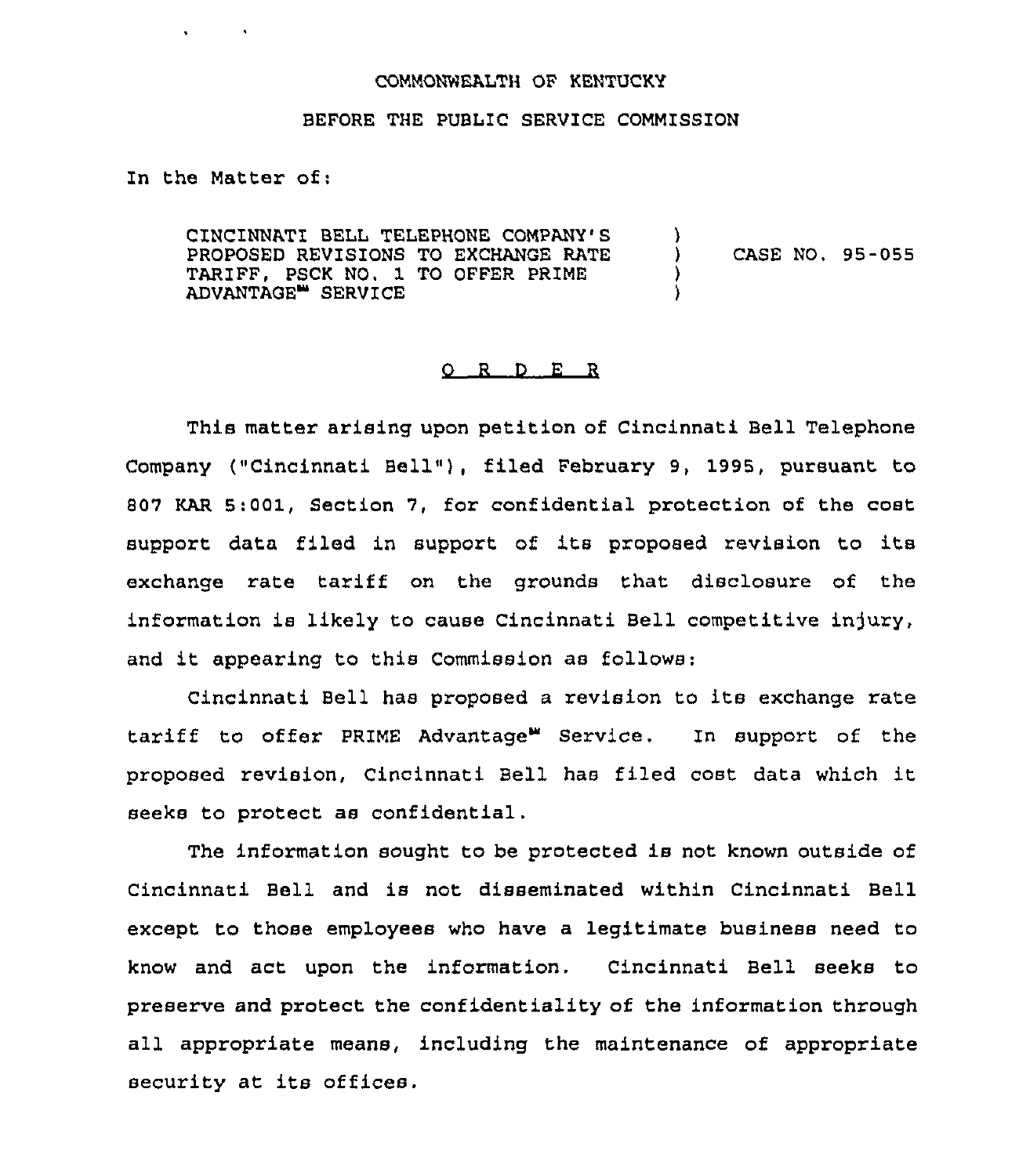KRS 61.872 (1) requires information filed with the Commission to be available for public inspection unless specifically exempted by statute. Exemptions from this requirement are provided in KRS 61.878(1). That section of the statute exempts several categories of information, One category exempted in paragraph (c)1. of that subsection is commercial information confidentially disclosed to the Commission whose public disclosure would permit an unfair commercial advantage to the party from whom the information was obtained. To qualify for this exemption, the party claiming confidentiality must demonstrate actual competition and a likelihood of substantial competitive injury if the information is disclosed. Competitive injury occurs when disclosure of the information gives competitors an unfair business advantage.

 $\mathbf{r} = \mathbf{r} \times \mathbf{r}$  .

Local services like PRIME Advantage", which provide advanced and flexible switched services, face new competitive threats, The cost information sought to be protected would provide Cincinnati Bell's competitors the cost and contribution to be derived from the service. Competitors could use this information unfairly to plan market entry, service, and pricing strategies to the detriment of Cincinnati Bell. Therefore, disclosure of the information is likely to cause Cincinnati Bell competitive injury and the information should be protected as confidential.

This Commission being otherwise sufficiently advised,

IT IS ORDERED that the cost data filed by Cincinnati Bell in support of its proposed revisions to its exchange rate tariff, PSCK No. 1, which Cincinnati Bell has petitioned to be withheld from

-2-